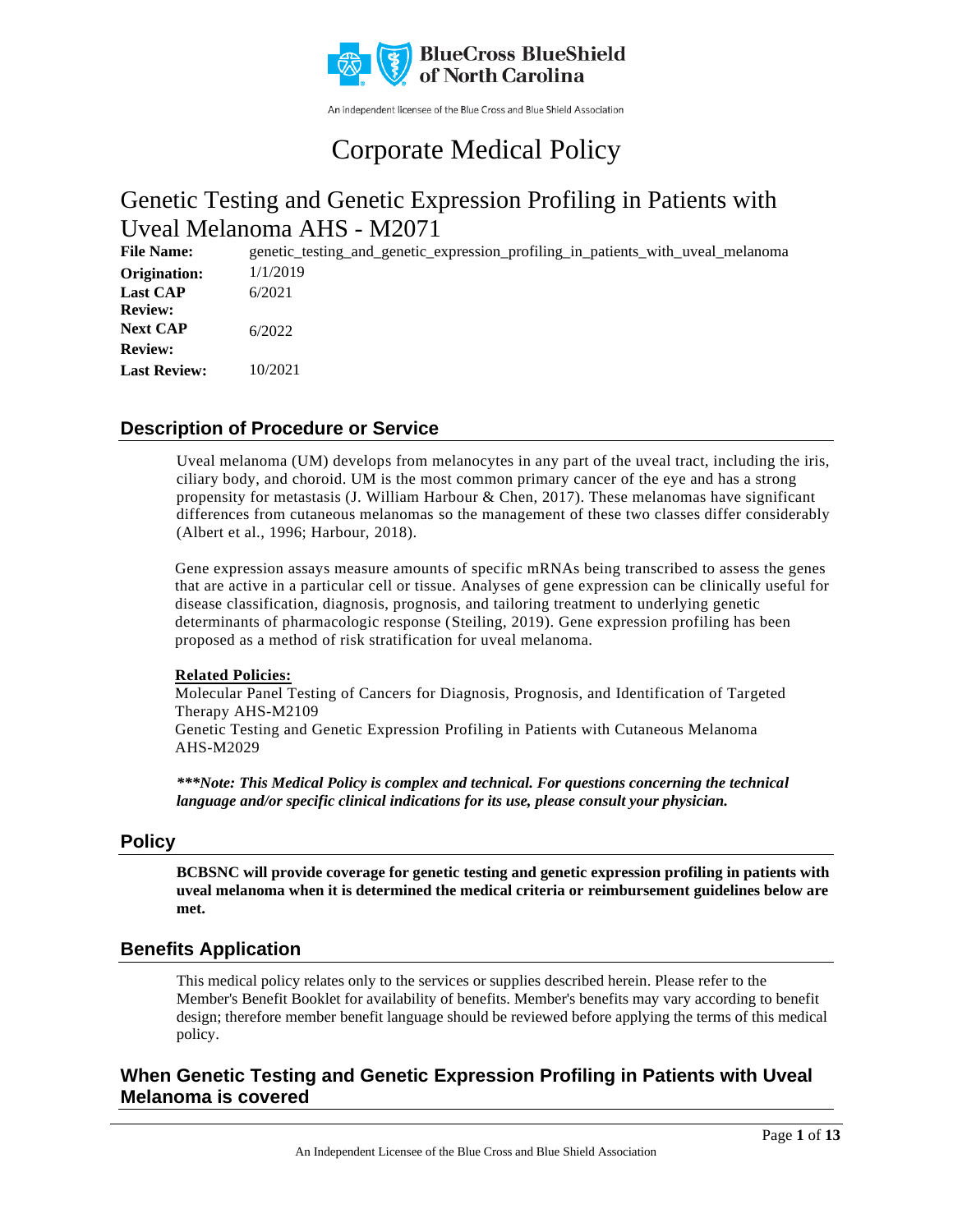- 1. Genetic testing and genetic expression profiling for uveal melanoma using tests such as DecisionDx-UM is considered medically necessary for patients with primary, localized uveal melanoma.
- 2. The following genetic markers for uveal melanoma are considered medically necessary for patients with primary, localized uveal melanoma:
	- a. Copy number assessment for chromosomes 3, 6, and/or 8;
	- b. Sequence analysis of the following genes:
		- i. BAP1
		- ii. EIF1AX
		- iii. PRAME
		- iv. SFB1

### **When Genetic Testing and Genetic Expression Profiling in Patients with Uveal Melanoma is not covered**

Genetic testing and genetic expression profiling for uveal melanoma is considered investigational in all other situations, including all other gene expression profiling tests (eg. DecisionDx-PRAME), genetic analysis for genetic markers not listed above (eg.DecisionDx-UMSeq) or multiplex ligation-dependent probe amplification (MLPA) tests (eg., Uveal Melanoma Prognostic Genetic Test).

### **Policy Guidelines**

Uveal melanoma (UM) is the most common primary cancer in the eye, with an incidence of around 7,000 new cases each year (Scott & Gerstenblith, 2018). The mortality rate at 15 years of diagnosis of the primary tumor is approximately 50% (Kujala et al., 2003); despite enucleation or definitive radiotherapy of the primary lesion, approximately half will develop a metastasis, and the average survival after metastasis is only 9-12 months (Carvajal et al., 2014; COMS, 2001; Diener-West et al., 2005; Kath et al., 1993; Onken et al., 2012; Rietschel et al., 2005). Currently there is no effective treatment in preventing deaths from metastatic UM (Carvajal, 2020). Novel and innovative therapeutic targets for uveal melanoma are currently being investigated. These include liver-directed therapies, immunotherapy, and targeted-therapy on single compounds or combinational therapies (Mallone et al., 2020).

UM typically presents with visual disturbance, but may be asymptomatic (Mahendraraj et al., 2016). The diagnosis of UM is based upon fundoscopic examination by an experienced clinician, which is followed by ultrasound and/or fluorescein angiography. Biopsy is generally not indicated as the clinical diagnosis of uveal melanoma has an accuracy of 99 percent (Pereira et al., 2013), however, molecular characterization of the tumor can provide important information about the risk of recurrence.

The molecular pathogenesis of UM is not completely characterized but is not associated with the frequent BRAF mutations of cutaneous melanoma. Uveal melanoma has been associated with activating mutations in GNAQ or GNA11 in greater than 80 percent of primary uveal melanomas leading to activation of downstream signaling pathways, including the mitogen-activated protein kinases (MAPK) pathway (Onken et al., 2008; Shoushtari & Carvajal, 2014; Van Raamsdonk et al., 2009; Van Raamsdonk et al., 2010). Inactivating somatic mutations have been found in BRCA1-associated protein 1 (BAP1) gene in 84 percent of metastasizing tumors, implicating loss of BAP1 in the progression of UM (Harbour et al., 2010). Germline mutations of BAP1 in approximately 5 percent of patients with uveal melanomas have been associated with larger tumors and involvement of the ciliary body (Gupta et al., 2015). Recurring mutations occurring at codon 625 of the SF3B1 gene and eukaryotic translation initiation factor 1A (EIF1AX) were associated with good prognosis (Harbour et al., 2013; Harbour, 2018; Martin et al., 2013). Other mutations such as PLCB4, CYSLTR2, SF3B1, and more are often observed (Carvajal, 2018).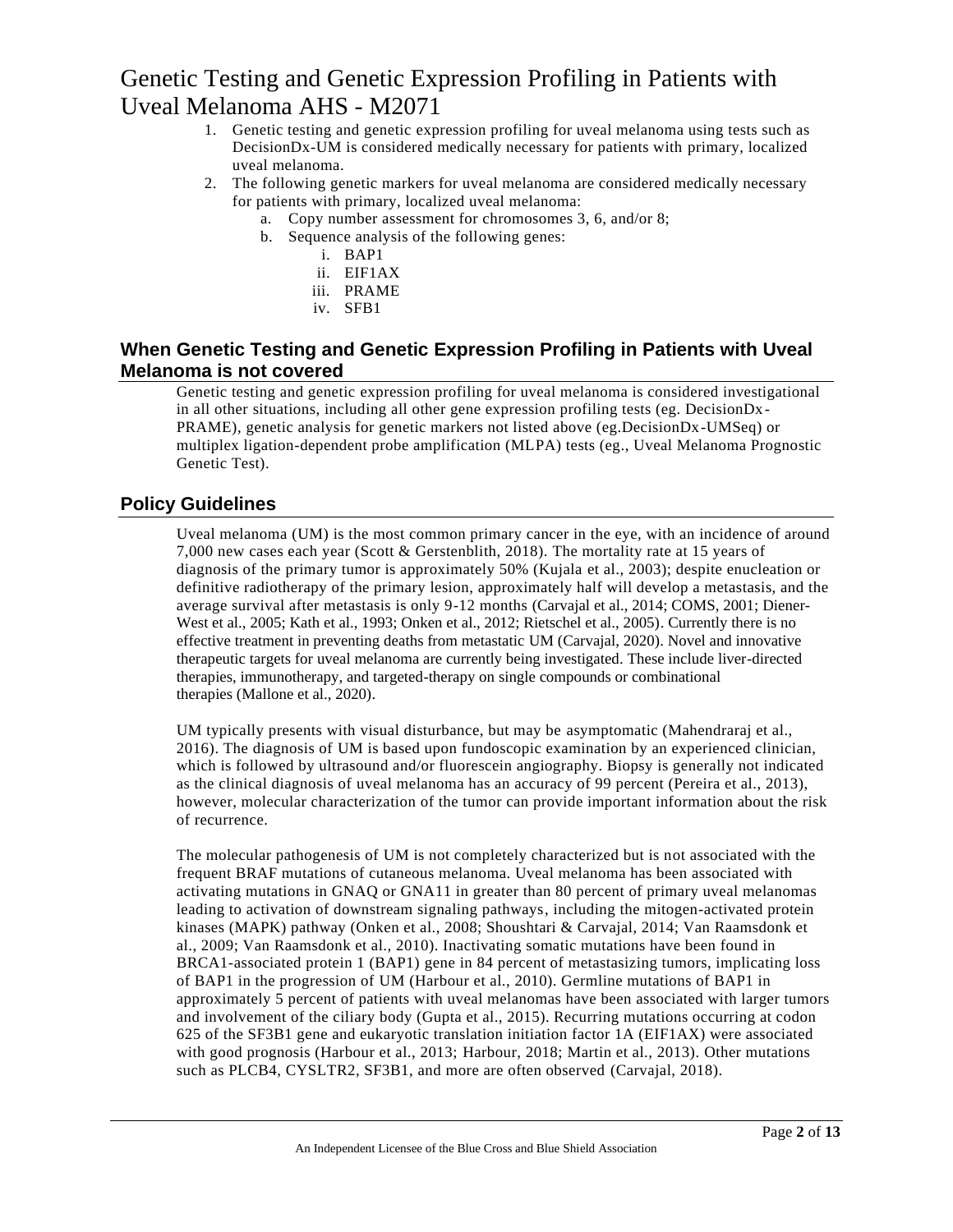Metastasis is common in UM. Approximately 50% of cases will have distal recurrence with the liver and lungs as the most common sites of metastasis. As many as 30% of patients with UM will die of a systemic metastasis within 5 years of diagnosis. The National Comprehensive Cancer Network (NCCN) considers *BAP1, PRAME, SF3B1*, and *EIF1AX* mutations to be associated with varying amounts of metastasis risk (NCCN, 2020, 2021). Cytogenetic changes may also confer increased metastasis risk. The most common cytogenetic changes in UM are monosomy of chromosome 3 (possibly the single strongest factor in predicting UM metastasis) and amplification of chromosome 8q; both of which are associated with poor prognosis. Other common cytogenetic alterations include amplification of chromosome 6p and loss of 1p (Amaro et al., 2017). Caines et al. (2015) organized four cytogenetic classes of prognostic risk based on multiplex ligation-dependent probe amplification (MLPA) results. From best to worst, those classes are: "(i) normal chromosomes 3 and 8q; (ii) chromosome 3 deletion, normal chromosome 8q; (iii) normal chromosome 3, chromosome 8q gain; and (iv) chromosome 3 deletion, chromosome 8q gain" (Caines et al., 2015).

Genetic analysis of UM can provide prognostic information for the risk of developing metastatic disease (Spagnolo et al., 2012) and "currently represents the gold standard in molecular prognosis" for uveal melanoma as it has a technical failure rate of only 3% (Mallone et al., 2020). Genetic expression profiling (GEP) determines the expression of multiple genes in a tumor and has been proposed as an additional method to stratify patients into prognostic risk groups. Castle Biosciences offers a gene expression profile for UM, called "Decision-DX." This test evaluates the gene expression of 15 genes, 12 as indicator genes and 3 as controls. The three control genes are *MRPS21, RBM23*, and *SAP130*, and the 12 indicators are *HTR2B, ID2, MTUS1, ECM1, ROBO1, SATB1, LTA4H, EIF1B, FXR1, CDH1, LMCD1,* and *RAB31* (Onken et al., 2010). The gene expression is reported in three classes of risk; class 1A with 2% chance of the cancer metastasizing over the next 5 years, class 1B with a 21% chance of metastasis, and class 2 with a 72% chance. Although the test does not change the course of treatment, it may still provide prognostic value for the patient (DecisionDX, 2019c).

Another prognostic test available for UM is Impact Genetics' multiplex ligation-dependent probe amplification (MLPA). This test performs a copy number assessment on chromosomes 1, 3, 6, and 8 to detect monosomy, disomy, and trisomy, a microsatellite analysis on chromosome 3 to detect chromosome copy loss and/or isodisomy, and sequence analysis of *GNAQ, GNA11, SF3B1,* and *EIF1AX* (Impact, 2019b). The test combines these results with clinical and histomorphological data and predicts survival percentage at 3, 5, and 10 years (Impact, 2019a).

#### *Analytical Validity*

Plasseraud et al. (2017) examined the "technical reliability and correlation of molecular class with pathologic characteristics" of DecisionDx. The authors identified samples from de-identified clinical reports over a 6-year period. They found the inter-assay concordance of 16 samples (run on 3 consecutive days) to be 100% with strongly correlated discriminant scores ( $r^2 = .9944$ ), inter-assay concordance of 46 samples performed in a one-year period to be 100% with an  $r^2$  of .9747 for discriminant scores, and the inter-assay concordance of 12 assays concurrently run in duplicates to be 100% with an  $r^2$  of .9934. Concordance between two sites assessing the same tumor was  $100\%$  with  $r^2$  of 0.9818. Finally, the "technical success" of 5516 samples was 96.3% (Plasseraud et al., 2017).

Cook et al. (2018) investigated the validity of the DecisionDx-Melanoma test using formalin-fixed paraffin-embedded tumor tissue to analyze 31 genes. The authors evaluated samples from de-identified data over a 3-year period. They found inter-assay concordance on 168 specimens was 99% with strongly correlated discriminant scores ( $r^2 = 0.96$ ). Inter-instrument concordance was 95% with a strongly correlated  $r^2$  of .99. Overall, in tests that met tumor sample requirements, the technical success rate of the test was 98% (Cook et al., 2018).

#### *Clinical Validity and Utility*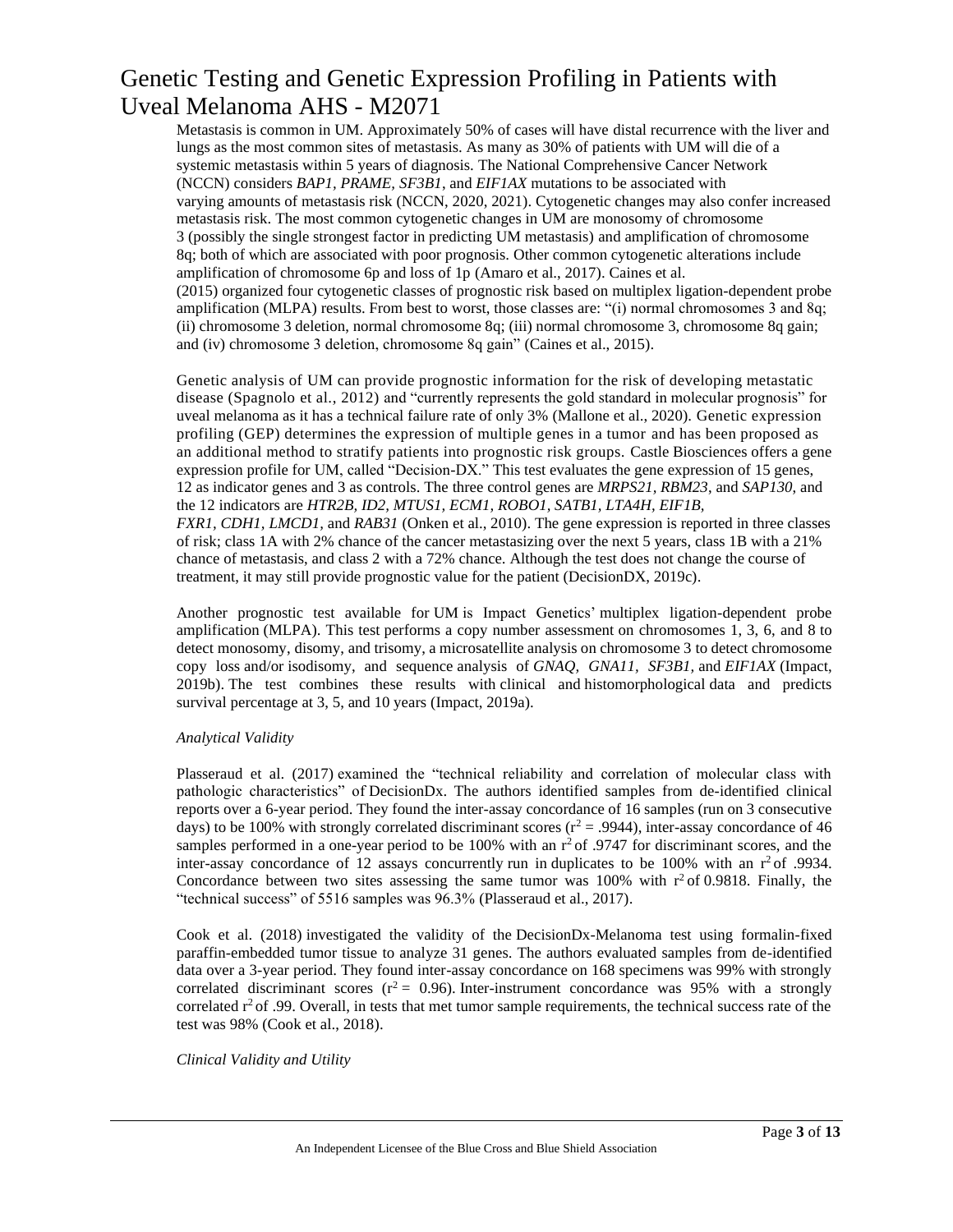In 2010, Onken et al. (2010) developed and validated the PCR-based 15-gene GEP assay comprising 12 discriminating genes and three endogenous control genes, analyzed the technical performance of the assay. 609 samples were taken, and the authors defined an "undetectable" gene as "if its transcript was undetectable (i.e., no Ct value) after 40 qPCR cycles." A sample was said to have failed "if one or more endogenous controls was undetectable." By this definition, only 32 samples (of the 609) were said to have failed (Onken et al., 2010).

Damato et al. (2010) performed a study using MLPA to assess the correlation of chromosome 1p, 3, 6p, 6q, 8p, and 8q abnormalities with other risk factors and/or death. The authors examined 452 patients, and the ten-year disease-specific mortality rates were as follows: "0% in 133 tumors with no chromosome 3 loss, 55% in tumors with chromosome 3 loss but no chromosome 8q gain, and 71% in 168 tumors showing combined chromosome 3 loss and 8q gain." Lack of chromosome 6p gain was also noted as a prognosticator of poor survival. The authors concluded that "these results support the use of MLPA for routine clinical prognostication" (Damato et al., 2010).

Onken et al. (2012) further evaluated the prognostic accuracy of their GEP. A total of 459 patients from 12 independent centers were examined, and tumors were as classified as "class 1" or "class 2." The authors then compared this classification to the  $7<sup>th</sup>$  Edition clinical Tumor-Node-Metastasis (TNM) classification and chromosome 3 status (chromosome 3 was analyzed in the first 260 samples). The GEP assay was found to have correctly classified 446 of 459 samples, with 276 in class 1 and 170 in class 2. The authors also identified metastasis in 3 class 1 patients and 44 class 2 patients. GEP class was also found to have a strong independent association with metastasis than any other prognostic factor. The authors concluded that "the GEP assay had a high technical success rate and was the most accurate prognostic marker among all of the factors analyzed. The GEP provided a highly significant improvement in prognostic accuracy over clinical TNM classification and chromosome 3 status. Chromosome 3 status did not provide prognostic information that was independent of GEP" (Onken et al., 2012).

Larsen et al. (2014) evaluated the prognostic factors of the MLPA test and their associations with metastasis and survival. MLPA was used to identify cytogenetic changes in 36 patients. After adjusting for factors such as gender and age, chromosome 3 loss and 8q gain were identified to be "significant prognosticators" for poor survival. Chromosome 1p loss was also associated with metastatic death. Chromosome 6p gain and chromosome 6q loss did not show any associations with survival or metastasis, but the authors speculated this to be because of low occurrence (4 each) (Larsen et al., 2014).

Correa and Augsburger (2016) conducted a prospective case series study of 299 patients to evaluate if any conventional clinical prognostic factors for metastasis from UM have prognostic value. The researchers found that GEP class was the strongest prognostic factor for metastatic death in this series. Using a twoterm model including GEP class and "largest basal diameter" (LBD) led to strong, independent significance of each factor studied. The authors concluded that "both GEP and LBD of the tumor are independent prognostic factors for metastasis and metastatic death in multivariate analysis" (Correa & Augsburger, 2016).

Plasseraud et al. (2016) conducted a prospective, multicenter study "to document patient management differences and clinical outcomes associated with low-risk Class 1 and high-risk Class 2 results indicated by DecisionDx-UM testing." The initial results of the study indicated a low-risk of metastasis for Class 1 patients compared to Class 2 patients (5% versus 36%, respectively). The authors found that the Class 1 patients (as determined by DecisionDx) had a 100% 3 year metastasis-free survival compared to 63% for Class 2 patients and that Class 2 patients received "significantly higher-intensity monitoring and more oncology/clinical trial referrals compared to Class 1 patients."

Aaberg et al (2014) conducted a medical record review and cross-sectional survey of ophthalmologists to assess current clinical practices for uveal melanoma (UM) and the impact of molecular prognostic testing on treatment decisions. The medical records for 191 Medicare patients was evaluated, 88 (46%) with documented medical treatment actions or institutional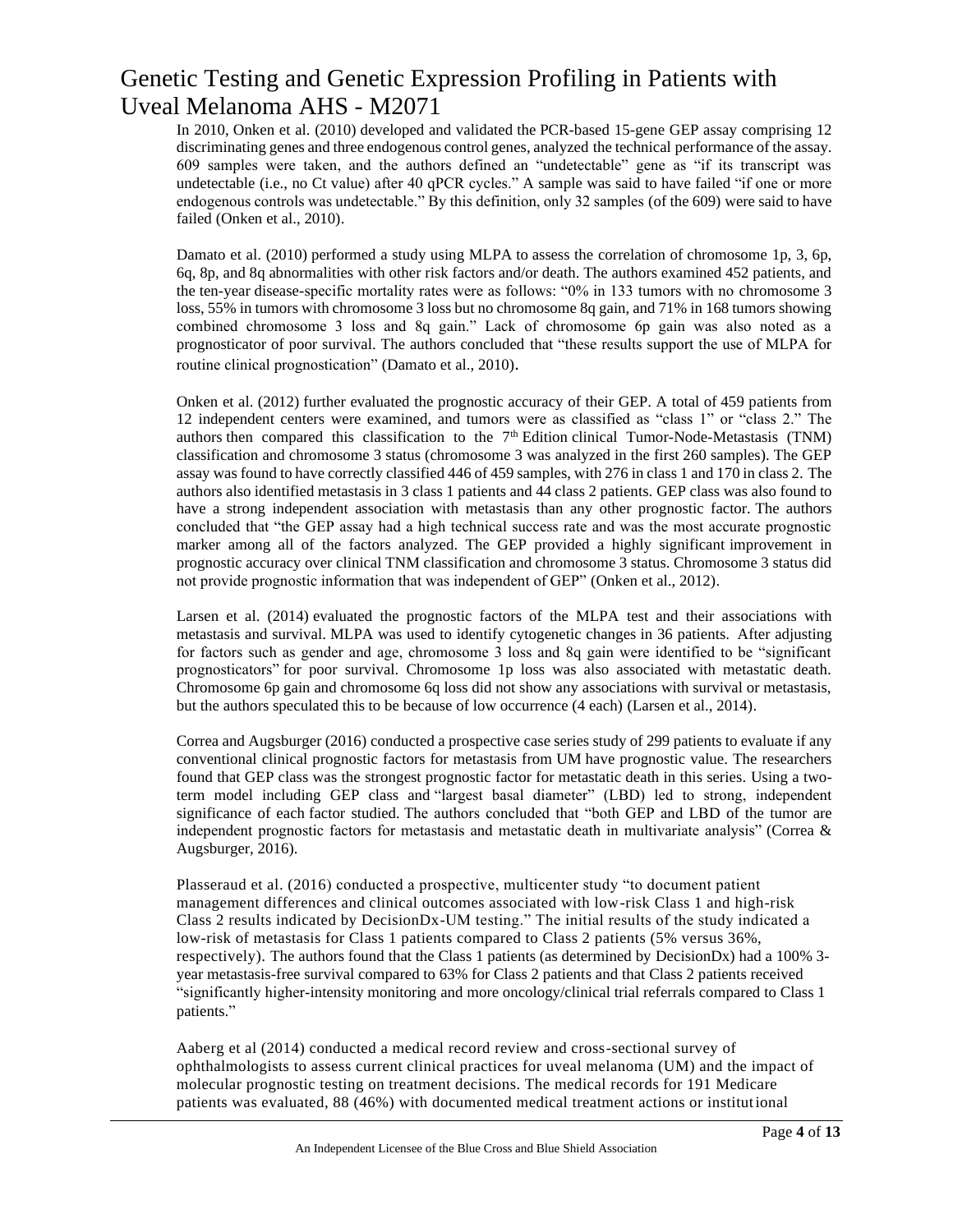policies related to surveillance plans. Of these 88, all GEP Class 1 UM patients were treated with low-intensity surveillance, while GEP Class 2 UM patients were treated with high-intensity surveillance. Patients with high metastatic risk (monosomy 3 or GEP Class 2) underwent more frequent surveillance with hepatic imaging and liver function testing every 3–6 months. High-risk patients were considered more suitable for adjuvant treatment protocols. The authors concluded that "the majority of ophthalmologists treating UM have adopted molecular diagnostic tests for the purpose of designing risk-appropriate treatment strategies."

Worley et al (Worley et al., 2007) compared the gene expression-based classifier to the standard genetic prognostic marker, monosomy 3, for predicting metastasis in 67 primary uveal melanomas. The sensitivity and specificity for the molecular classifier (84.6% and 92.9%, respectively) were superior to monosomy 3 detected by aCGH (58.3% and 85.7%, respectively) and FISH (50.0% and 72.7%, respectively). The researchers concluded that "molecular classification based on gene expression profiling of the primary tumor was superior to monosomy 3 and clinicopathologic prognostic factors for predicting metastasis in UM."

Recent studies have shown that even after controlling for gene expression profile, tumour size  $(\geq$ 12 mm) is an independent predictor of metastasis at 5 years (Walter et al., 2017; Weis et al., 2016). Weis et al (2016) also noted that no published studies indicate that patients at high risk for future metastasis (GEP class 2) benefit from adjuvant therapy in reducing metastasis rates (Nathan et al., 2015).

Cai et al (2018) compared the prognostic accuracy of gene expression profiling (GEP, Class 1 or 2) with *PRAME* status and Tumor-Node-Metastasis (TNM) staging in patients with uveal melanoma. A total of 128 patients were labeled Class 1 by the GEP, and 112 patients were labeled Class 2. *PRAME* status was negative in 157 cases and positive in 83 cases. TNM was stage I in 26 cases, IIA in 67 cases, IIB in 50 cases, IIIA in 59 cases and IIIB in 38 cases. Metastatic disease was detected in 59 cases after median follow-up of 29 months. GEP class was found to be associated with metastasis (Caiet al., 2018).

Kucherlapati (2018) examine small groups of genes to identify gene correlations in UM survival. Genes with significant alteration include *MCM2, MCM4, MCM5, CDC45, MCM10, CIZ1, PCNA, FEN1, LIG1, POLD1, POLE, HUS1, CHECK1, ATRIP, MLH3,* and *MSH6.*

Exon 4 skipping in CIZ1 previously identified as an early serum biomarker in lung cancer. *MLH3* was found to have splicing variations with deletions to both Exon 5 and Exon 7 (Kucherlapati, 2018).

Szalai et al (2018) evaluated the deterministic properties of UM, including mutation rate and metastatic rate. The metastatic rate was based on patients with three mutations: *BAP1, SF3B1,* and *EIF1AX*. The authors found that tumors with smaller thicknesses had a higher mutation rate and that tumors with only an *EIF1AX* mutation did not metastasize. Further, the authors identified a small peak in metastatic rate at 1 year and a large peak at 3.5 years post-treatment for *BAP1* mutations, and peaks at 2-3 years and 7 years post-treatment for *SF3B1* mutations (Szalai et al., 2018).

Decatur et al. (2016) evaluated the associations between GEP classification, driver mutations, and patient outcomes in UM. A total of 81 patients treated by enucleation were examined. The GEP classified 35 patients as class 1 and 42 as class 2 (4 were unknown). The authors then performed a multiple regression analysis. *BAP1* mutations were associated with class 2 GEP and older patients, *EIF1AX* mutations were associated with class 1 GEP, and *GNA11* mutations were not associated with any analyzed features. Class 2 GEP was identified as the prognostic factor most related to metastasis and melanoma-specific mortality, with relative risks (RRs) of 9.4 and 15.7 respectively. *BAP1* mutations were also strongly related to metastasis, with RRs of 10.6 and 9.0 respectively (Decatur et al., 2016).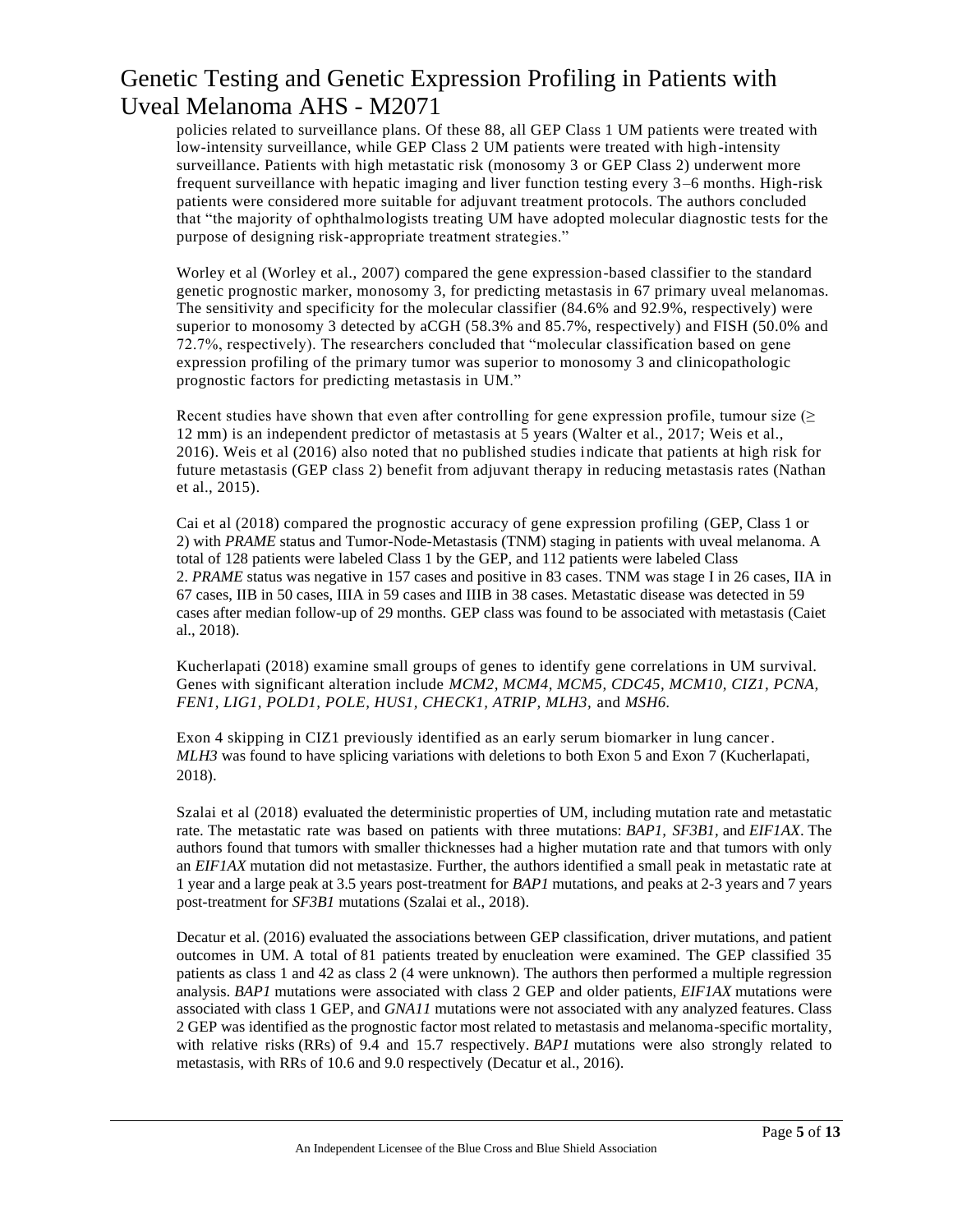Schefler et al. (2019) examined the relationship between *PRAME* expression, GEP class, and clinical features in UM cases. This retrospective, multicenter chart review study included 148 patients with UM. All patients underwent GEP and *PRAME* mRNA expression testing. The Tumor, Node, Metastasis (TNM) staging system was used to separate patients; a total of 51 patients were stage I, 33 patients were stage IIA, 34 patients were stage IIB, 20 patients were stage IIIA, and 10 patients were stage IIIB. The authors note, "There was no association between higher TNM stage and positive *PRAME* status (p = 0.129). *PRAME* expression was found to be independent of gender, patient age, and tumor thickness. *PRAME* expression was statistically associated with LBD [largest basal diameter] and tumor volume. Higher GEP class was associated with higher TNM staging" (Schefler et al., 2019). Additional research is needed to clarify these results.

#### **State and Federal Regulations**, **as applicable**

Many labs have developed specific tests that they must validate and perform in house. These laboratorydeveloped tests (LDTs) are regulated by the Centers for Medicare and Medicaid (CMS) as highcomplexity tests under the Clinical Laboratory Improvement Amendments of 1988 (CLIA '88). FDA clearance or approval is not currently required for clinical use.

LDTs may be covered when Medicare coverage criteria are met. Refer to the Medicare Claims Processing Manual Chapter 12 - [Physicians/Nonphysician Practitioners](https://www.cms.gov/Regulations-and-Guidance/Guidance/Manuals/downloads/clm104c12.pdf) for details. In addition, Local Coverage Determinations (LCDs)/Local Coverage Articles (LCAs) are available for reference. Compliance with these policies is mandatory where applicable. Find these LCDs/LCAs at [https://www.cms.gov/medicare](https://www.cms.gov/medicare-coverage-database/new-search/search.aspx)[coverage-database/new-search/search.aspx](https://www.cms.gov/medicare-coverage-database/new-search/search.aspx) (CMS, 2021).

#### **National Comprehensive Cancer Network (NCCN) (NCCN, 2020, 2021)**

The NCCN notes that gene expression profiling of a biopsy specimen may provide prognostic information that can assist with eligibility of clinical trials or affect management. Specifically, the guidelines state, "Biopsy of the primary tumor may provide prognostic information that can help inform frequency of follow-up and may be needed for eligibility for clinical trials. If biopsy is performed, molecular/chromosomal is preferred over cytology alone" (NCCN, 2021).

The NCCN divides the "risk of distant metastasis" into three risk groups, low, medium, and high.

- The following markers are considered **low risk**: Class 1A, disomy of chromosome 3, gain of chromosome 6p, *EIF1AX* mutations, T1 (AJCC).
- The following markers are considered **medium risk**: Class 1B, *SF3B1* mutations, T2 and T3 (AJCC).
- The following markers are considered **high risk**: Class 2, monosomy of chromosome 3, gain of chromosome 8q, *BAP1* mutations, *PRAME* mutations, T4 (AJCC) (NCCN, 2020, 2021).

Regarding extraocular recurrence or metastasis, the NCCN states that results "should be confirmed histologically whenever possible or if clinically indicated. Biopsy techniques may include FNA or core. Obtain tissue for genetic analysis (screening for mutations that may be potential targets for treatment or determine eligibility for a clinical trial from either biopsy of the metastasis (preferred) or archival material if the patient is being considered for targeted therapy. Consider broader genomic profiling if the test results might guide future decisions or eligibility for participation in a clinical trial" (NCCN, 2021).

#### **American Joint Committee on Cancer (AJCC) (AJCC, 2015, 2018)**

The 7th edition of the American Joint Committee on Cancer classification system recommends using tumor size to predict survival and has been validated internationally. The guidelines from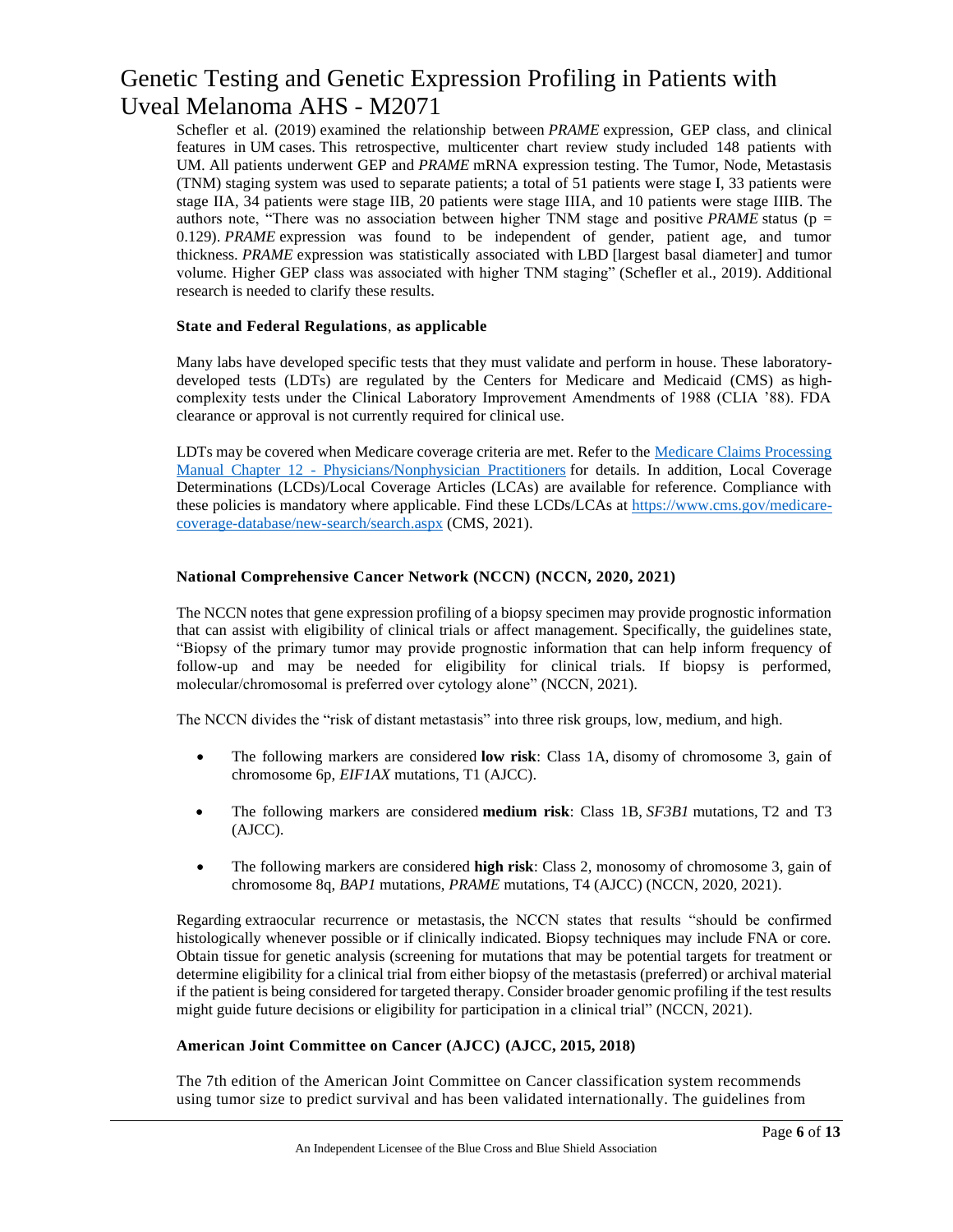the AJCC Ophthalmic Oncology Task Force (OOTF) note that "the OOTF recognizes that future modifications of the AJCC staging system are inevitable. Future modifications are likely to involve incorporation of a patient's genetic and molecular UM characteristics." (AJCC, 2015).

The AJCC 8th edition updates and corrections document notes that "only minor adjustments are introduced in the AJCC Cancer Staging Manual, 8th Edition" regarding UM (AJCC, 2018). The document also states, "Prognostic biopsies of conservatively treated uveal melanomas that allow analysis of their cytogenic, gene expression, and molecular genetic features are increasingly common. However, evidence for a long-term association between these characteristics and survival according to the anatomic extent of the tumor is still incomplete" (AJCC, 2018).

#### **United Kingdom (UK) Uveal Melanoma Guideline Development Group (Nathan et al., 2015)**

United Kingdom (UK) uveal melanoma guideline development group published guidelines which were accredited by the National Institute for Health and Care Excellence (NICE). These guidelines state that: "Prognostic factors of UM are multi-factorial and include clinical, morphological, immunohistochemical and genetic features. There are several different cytogenetic and molecular techniques for evaluating genetic changes in UM but there is insufficient comparative data. No evidence was found that demonstrated one technique was superior to another" (Nathan et al., 2015).

#### **Consensus-Based Provincial Clinical Practice Guideline (Weis et al., 2016)**

In 2016, a consensus-based guideline on the management of UM was published by a group of content experts from medical, radiation, and surgical oncology fields. These guidelines state, "Two genetic tests more precisely identify patients with worse prognosis: testing for monosomy 3 and gene-expression profiling (GEP)" (Weis et al., 2016).

#### **National Institute of Health - National Cancer Institute Guideline (NIH, 2021)**

The 2021 guidelines from the NIH specifies molecular features as key prognostic indicators. These are in addition to staging algorithms from the AJCC, which they acknowledge as the current classification system to define melanoma of the uveal tract. Key prognostic indicators from the NIH guideline specifically include:

*"Molecular Features*

- 1. Chromosomal alterations
	- a. Chromosome 3 status (loss or no loss; complete or partial).
	- b. Chromosome 6p status (gain or no gain).
	- c. Chromosome 8q status (gain or no gain).

Indicate:

- Technique used for assessing chromosome status may include the following:
	- o Karyotyping.
		- o Fluorescence in situ hybridization.
		- o Comparative genomic hybridization.
		- o Loss of heterozygosity using DNA polymorphism analysis (e.g. single nucleotide polymorphism, microsatellite). o Other.
	- How specimen was obtained may include the following:
		- o Enucleation.
		- o Local resection.
		- o Biopsy.
		- o Fine-needle aspiration biopsy.
- For needle biopsies, whether cytopathologic evaluation was performed to confirm the presence of tumor cells.
- 2. Gene-expression profile: class 1 or class 2

Indicate:

• Technique used for gene-expression profiling (e.g., microarray, pathologic complete response).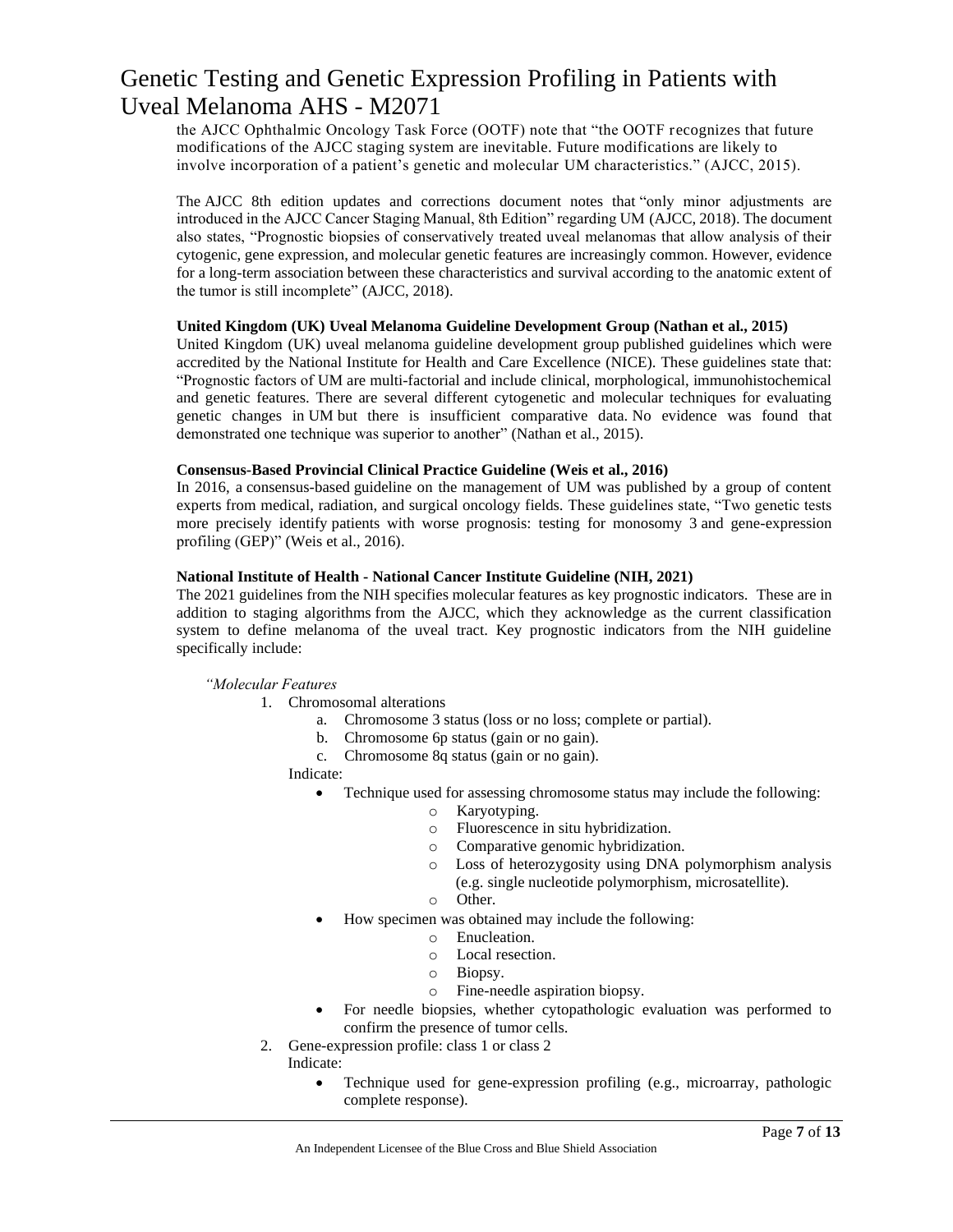- How specimen was obtained (e.g., enucleation, local resection, biopsy, fineneedle aspiration biopsy).
- For needle biopsies, whether cytopathologic evaluation was performed to confirm the presence of tumor cells." (NIH, 2021)

### **Billing/Coding/Physician Documentation Information**

This policy may apply to the following codes. Inclusion of a code in this section does not guarantee that it will be reimbursed. For further information on reimbursement guidelines, please see Administrative Policies on the Blue Cross Blue Shield of North Carolina web site at www.bcbsnc.com. They are listed in the Category Search on the Medical Policy search page.

*Applicable service codes: 81347, 81401, 81479, 81552, 81599*

BCBSNC may request medical records for determination of medical necessity. When medical records are requested, letters of support and/or explanation are often useful, but are not sufficient documentation unless all specific information needed to make a medical necessity determination is included.

### **Scientific Background and Reference Sources**

#### **For Policy Titled: Gene Expression Profiling for Uveal Melanoma**

Aaberg, T. M., Jr., Cook, R. W., Oelschlager, K., Maetzold, D., Rao, P. K., & Mason, J. O., 3rd. (2014). Current clinical practice: differential management of uveal melanoma in the era of molecular tumor analyses. Clin Ophthalmol, 8, 2449-2460. doi:10.2147/opth.s70839

AJCC. (2015). International Validation of the American Joint Committee on Cancer's 7th Edition Classification of Uveal Melanoma. JAMA Ophthalmol, 133(4), 376-383. doi:10.1001/jamaophthalmol.2014.5395

#### AJCC. (2018). *AJCC 8th Edition Updates and*

*Corrections*. [https://cancerstaging.org/CSE/general/Documents/Updates%20and%20Corrections%20at%](https://cancerstaging.org/CSE/general/Documents/Updates%20and%20Corrections%20at%203rd%20Printing.pdf) [203rd%20Printing.pdf](https://cancerstaging.org/CSE/general/Documents/Updates%20and%20Corrections%20at%203rd%20Printing.pdf)

Albert, D. M., Ryan, L. M., & Borden, E. C. (1996). Metastatic ocular and cutaneous melanoma: a comparison of patient characteristics and prognosis. Arch Ophthalmol, 114(1), 107-108.

Cai, L., Paez-Escamilla, M., Walter, S. D., Tarlan, B., Decatur, C. L., Perez, B. M., & Harbour, J. W. (2018). Gene Expression Profiling and PRAME Status Versus Tumor-Node-Metastasis Staging for Prognostication in Uveal Melanoma. Am J Ophthalmol. doi:10.1016/j.ajo.2018.07.045

Caines, R., Eleuteri, A., Kalirai, H., Fisher, A. C., Heimann, H., Damato, B. E., Coupland, S. E., & Taktak, A. F. (2015). Cluster analysis of multiplex ligation-dependent probe amplification data in choroidal melanoma. *Mol Vis*, *21*, 1-11.

Carvajal, R. D., Sosman, J. A., Quevedo, J. F., Milhem, M. M., Joshua, A. M., Kudchadkar, R. R., . . . Schwartz, G. K. (2014). Effect of Selumetinib versus Chemotherapy on Progression -Free Survival in Uveal Melanoma: A Randomized Clinical Trial. JAMA, 311(23), 2397-2405. doi:10.1001/jama.2014.6096

Carvajal, R. D. (2018). Management of metastatic uveal melanoma. [https://www.uptodate.com/contents/management-of-metastatic-uveal-](https://www.uptodate.com/contents/management-of-metastatic-uveal-melanoma?search=uveal%20melanoma&source=search_result&selectedTitle=2~25&usage_type=default&display_rank=2)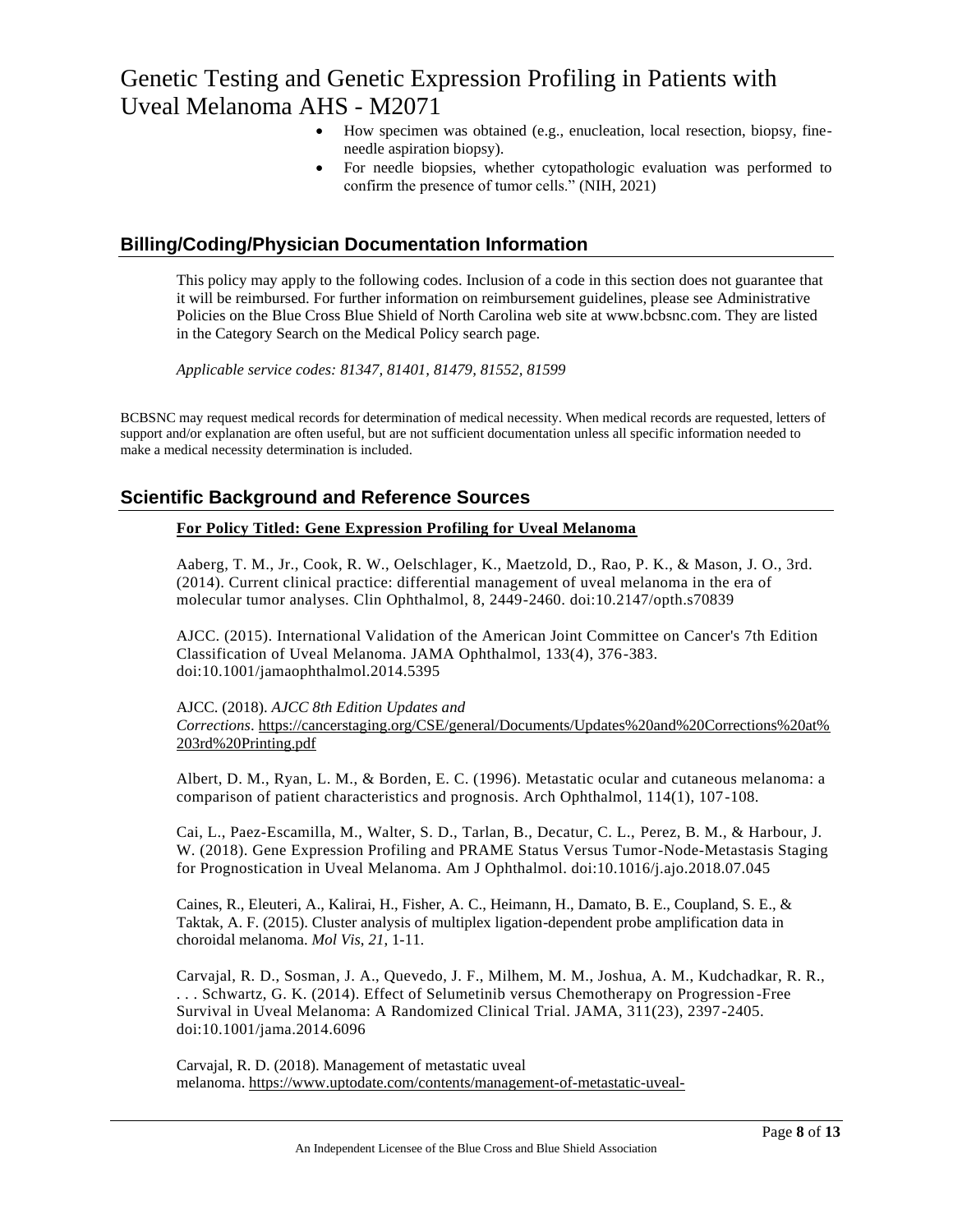[melanoma?search=uveal%20melanoma&source=search\\_result&selectedTitle=2~25&usage\\_type=defaul](https://www.uptodate.com/contents/management-of-metastatic-uveal-melanoma?search=uveal%20melanoma&source=search_result&selectedTitle=2~25&usage_type=default&display_rank=2) [t&display\\_rank=2](https://www.uptodate.com/contents/management-of-metastatic-uveal-melanoma?search=uveal%20melanoma&source=search_result&selectedTitle=2~25&usage_type=default&display_rank=2)

CMS. (2021). *Medicare Coverage Database* [https://www.cms.gov/medicare-coverage-database/new](https://www.cms.gov/medicare-coverage-database/new-search/search.aspx)[search/search.aspx](https://www.cms.gov/medicare-coverage-database/new-search/search.aspx)

COMS. (2001). Assessment of metastatic disease status at death in 435 patients with large choroidal melanoma in the Collaborative Ocular Melanoma Study (COMS): COMS report no. 15. *Arch Ophthalmol*, *119*(5), 670-676. <http://dx.doi.org/>

Cook, R. W., Middlebrook, B., Wilkinson, J., Covington, K. R., Oelschlager, K., Monzon, F. A., & Stone, J. F. (2018). Analytic validity of DecisionDx-Melanoma, a gene expression profile test for determining metastatic risk in melanoma patients. *Diagn Pathol*, *13*(1), 13. [https://doi.org/10.1186/s13000-018-0690-](https://doi.org/10.1186/s13000-018-0690-3) [3](https://doi.org/10.1186/s13000-018-0690-3)

Correa, Z. M., & Augsburger, J. J. (2016). Independent Prognostic Significance of Gene Expression Profile Class and Largest Basal Diameter of Posterior Uveal Melanomas. Am J Ophthalmol, 162, 20- 27.e21. doi:10.1016/j.ajo.2015.11.019

Damato, B., Dopierala, J. A., & Coupland, S. E. (2010). Genotypic Profiling of 452 Choroidal Melanomas with Multiplex Ligation-Dependent Probe Amplification. *Clinical Cancer Research*, *16*(24), 6083. <https://doi.org/10.1158/1078-0432.CCR-10-2076>

Decatur, C. L., Ong, E., Garg, N., Anbunathan, H., Bowcock, A. M., Field, M. G., & Harbour, J. W. (2016). Driver Mutations in Uveal Melanoma: Associations With Gene Expression Profile and Patient Outcomes. *JAMA Ophthalmol*, *134*(7), 728-733. <https://doi.org/10.1001/jamaophthalmol.2016.0903>

DecisionDX. (2017). DecisionDx-PRAME Result. [https://www.myuvealmelanoma.com/wp](https://www.myuvealmelanoma.com/wp-content/uploads/2018/01/UM_PRAMEpos_Report_Template_V2.pdf)[content/uploads/2018/01/UM\\_PRAMEpos\\_Report\\_Template\\_V2.pdf](https://www.myuvealmelanoma.com/wp-content/uploads/2018/01/UM_PRAMEpos_Report_Template_V2.pdf)

DecisionDX. (2018). DecisionDx-UMSeq Report. [https://www.myuvealmelanoma.com/wp](https://www.myuvealmelanoma.com/wp-content/uploads/2018/01/UM-NGS-Report-Sample-Final-v1-12202017.pdf)[content/uploads/2018/01/UM-NGS-Report-Sample-Final-v1-12202017.pdf](https://www.myuvealmelanoma.com/wp-content/uploads/2018/01/UM-NGS-Report-Sample-Final-v1-12202017.pdf)

DecisionDX. (2019a). DecisionDx-PRAME Summary. [https://www.myuvealmelanoma.com/health-care](https://www.myuvealmelanoma.com/health-care-professionals/decisiondx-prame-summary/)[professionals/decisiondx-prame-summary/](https://www.myuvealmelanoma.com/health-care-professionals/decisiondx-prame-summary/)

DecisionDX. (2019b). DecisionDx-UMSeq Summary. [https://www.myuvealmelanoma.com/health-care](https://www.myuvealmelanoma.com/health-care-professionals/decisiondx-umseq-summary/)[professionals/decisiondx-umseq-summary/](https://www.myuvealmelanoma.com/health-care-professionals/decisiondx-umseq-summary/)

DecisionDX. (2019c). Overview of DecisionDx®-UM. <https://www.myuvealmelanoma.com/uveal-melanoma-testing/overview-decisiondx-um/>

Diener-West, M., Reynolds, S. M., Agugliaro, D. J., Caldwell, R., Cumming, K., Earle, J. D., Thoma, J. (2005). Development of metastatic disease after enrollment in the COMS trials for treatment of choroidal melanoma: Collaborative Ocular Melanoma Study Group Report No. 26. Arch Ophthalmol, 123(12), 1639-1643. doi:10.1001/archopht.123.12.1639

Gupta, M. P., Lane, A. M., DeAngelis, M. M., Mayne, K., Crabtree, M., Gragoudas, E. S., & Kim, I. K. (2015). Clinical Characteristics of Uveal Melanoma in Patients With Germline BAP1 Mutations.

JAMA Ophthalmol, 133(8), 881-887. doi:10.1001/jamaophthalmol.2015.1119

Harbour, J. W., & Chen, R. (2017). The DecisionDx-UM Gene Expression Profile Test Provides Risk Stratification and Individualized Patient Care in Uveal Melanoma. PLOS Currents Evidence on Genomic Tests. doi:10.1371/currents.eogt.af8ba80fc776c8f1ce8f5dc485d4a618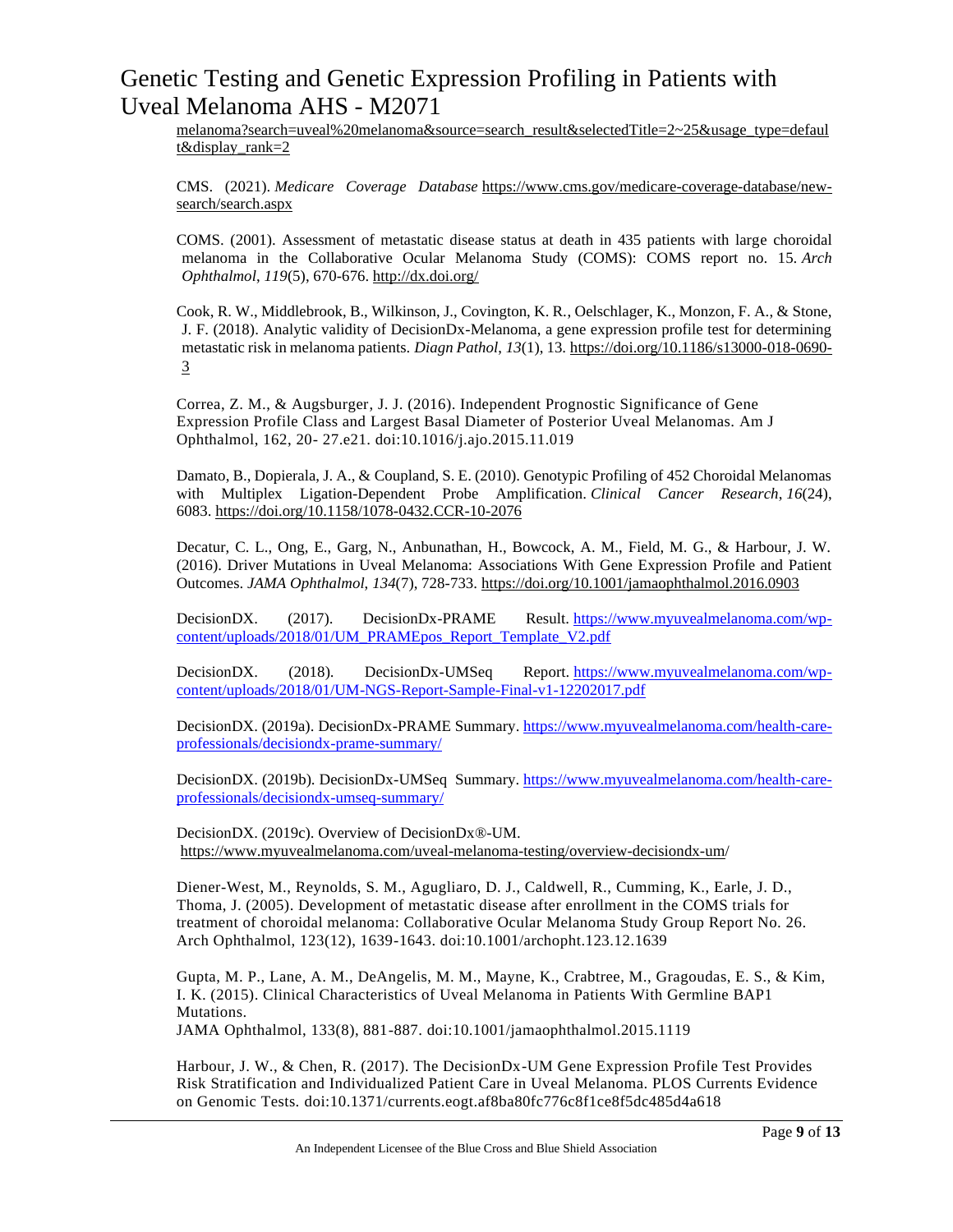Harbour, J. W., Onken, M. D., Roberson, E. D., Duan, S., Cao, L., Worley, L. A., Bowcock, A. M. (2010). Frequent mutation of BAP1 in metastasizing uveal melanomas. Science, 330(6009), 1410 - 1413. doi:10.1126/science.1194472

Harbour, J. W., Roberson, E. D., Anbunathan, H., Onken, M. D., Worley, L. A., & Bowcock, A. M. (2013). Recurrent mutations at codon 625 of the splicing factor SF3B1 in uveal melanoma. Nat Genet, 45(2), 133-135. doi:10.1038/ng.2523

Harbour, J. W., Shih, Helen. (2018). *Initial management of uveal and conjunctival melanomas*. [https://www.uptodate.com/contents/uveal-and-conjunctival](https://www.uptodate.com/contents/uveal-and-conjunctival-melanomas?source=search_result&search=uveal%20melanoma&selectedTitle=1~18#H6)[melanomas?source=search\\_result&search=uveal%20melanoma&selectedTitle=1~18#H6](https://www.uptodate.com/contents/uveal-and-conjunctival-melanomas?source=search_result&search=uveal%20melanoma&selectedTitle=1~18#H6)

Impact. (2019a). Benefits of our test. [https://impactgenetics.com/wp-content/uploads/2019/03/UM-](https://impactgenetics.com/wp-content/uploads/2019/03/UM-Patient-Brochure-11Mar2019.pdf)[Patient-Brochure-11Mar2019.pdf](https://impactgenetics.com/wp-content/uploads/2019/03/UM-Patient-Brochure-11Mar2019.pdf)

Impact. (2019b). Uveal Melanoma Genetic Prognostic Test. [https://impactgenetics.com/testing](https://impactgenetics.com/testing-services/uveal-melanoma-um/)[services/uveal-melanoma-um/](https://impactgenetics.com/testing-services/uveal-melanoma-um/)

Kath, R., Hayungs, J., Bornfeld, N., Sauerwein, W., Hoffken, K., & Seeber, S. (1993). Prognosis and treatment of disseminated uveal melanoma. Cancer, 72(7), 2219-2223.

Kucherlapati, M. (2018). Examining transcriptional changes to DNA replication and repair factors over uveal melanoma subtypes. BMC Cancer, 18(1), 818. doi:10.1186/s12885-018-4705-y

Kujala, E., Makitie, T., & Kivela, T. (2003). Very long-term prognosis of patients with malignant uveal melanoma. Invest Ophthalmol Vis Sci, 44(11), 4651-4659.

Larsen, A. C., Holst, L., Kaczkowski, B., Andersen, M. T., Manfe, V., Siersma, V. D., Kolko, M., Kiilgaard, J. F., Winther, O., Prause, J. U., Gniadecki, R., & Heegaard, S. (2014). MicroRNA expression analysis and Multiplex ligation-dependent probe amplification in metastatic and non-metastatic uveal melanoma. *Acta Ophthalmol*, *92*(6), 541-549. <https://doi.org/10.1111/aos.12322>

Mahendraraj, K., Lau, C. S., Lee, I., & Chamberlain, R. S. (2016). Trends in incidence, survival, and management of uveal melanoma: a population-based study of 7,516 patients from the Surveillance, Epidemiology, and End Results database (1973–2012). In Clin Ophthalmol (Vol. 10, pp. 2113-2119).

Mallone, F., Sacchetti, M., Lambiase, A., & Moramarco, A. (2020). Molecular Insights and Emerging Strategies for Treatment of Metastatic Uveal Melanoma. *Cancers*, *12*(10), 2761. [https://doi.org/10.3390/cancers1210276](https://doi.org/10.3390/cancers12102761)

Martin, M., Masshofer, L., Temming, P., Rahmann, S., Metz, C., Bornfeld, N., Zeschnigk , M. (2013). Exome sequencing identifies recurrent somatic mutations in EIF1AX and SF3B1 in uveal melanoma with disomy 3. Nat Genet, 45(8), 933-936. doi:10.1038/ng.2674

Nathan, P., Cohen, V., Coupland, S., Curtis, K., Damato, B., Evans, J., . . . Turnbull, N. (2015). Uveal Melanoma UK National Guidelines. Eur J Cancer, 51(16), 2404-2412. doi:10.1016/j.ejca.2015.07.013

NCCN. (2020). *NCCN Clinical Practice Guidelines in Oncology; Uveal Melanoma v1.2020* [https://www.nccn.org/professionals/physician\\_gls/pdf/uveal.pdf](https://www.nccn.org/professionals/physician_gls/pdf/uveal.pdf)

NCCN. (2021). *NCCN Clinical Practice Guidelines in Oncology; Uveal Melanoma v2.2021* [https://www.nccn.org/professionals/physician\\_gls/pdf/uveal.pdf](https://www.nccn.org/professionals/physician_gls/pdf/uveal.pdf)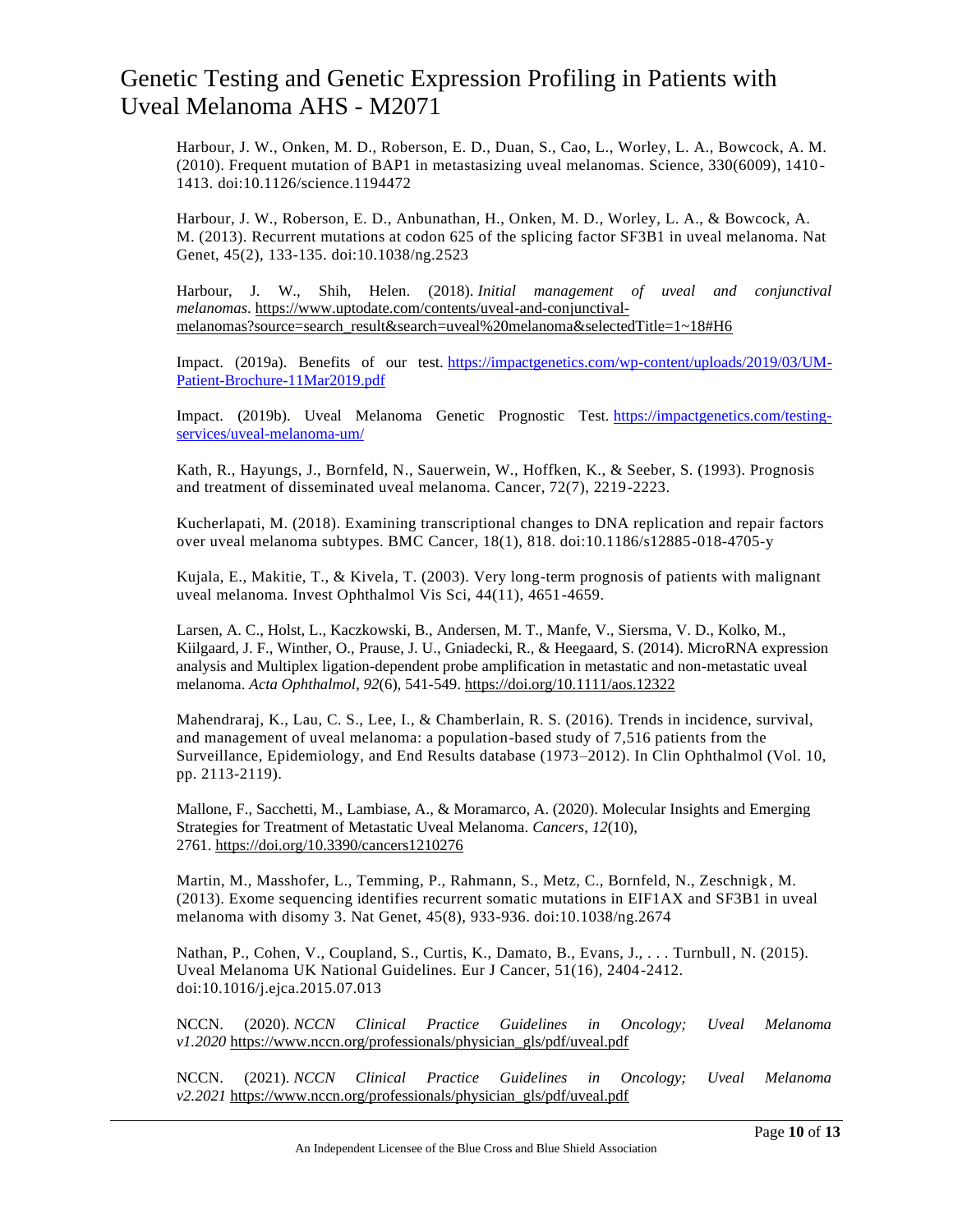NIH. (2021). Intraocular (Uveal) Melanoma Treatment (PDQ®)–Health Professional Version. Retrieved July 27, 2021, from <https://www.cancer.gov/types/eye/hp/intraocular-melanoma-treatment-pdq>

Onken, M. D., Worley, L. A., Char, D. H., Augsburger, J. J., Correa, Z. M., Nudleman, E., ... Harbour, J. W. (2012). Collaborative Ocular Oncology Group report number 1: prospective validation of a multi- gene prognostic assay in uveal melanoma. Ophthalmology, 119(8), 1596- 1603. doi:10.1016/j.ophtha.2012.02.017

Onken, M. D., Worley, L. A., Long, M. D., Duan, S., Council, M. L., Bowcock, A. M., & Harbour, J.W. (2008). Oncogenic mutations in GNAQ occur early in uveal melanoma. Invest Ophthalmol Vis Sci, 49(12), 5230-5234. doi:10.1167/iovs.08-2145

Onken, M. D., Worley, L. A., Tuscan, M. D., & Harbour, J. W. (2010). An accurate, clinically feasible multi-gene expression assay for predicting metastasis in uveal melanoma. J Mol Diagn, 12(4), 461-468. doi:10.2353/jmoldx.2010.090220

Pereira, P. R., Odashiro, A. N., Lim, L. A., Miyamoto, C., Blanco, P. L., Odashiro, M., . . . Burnier, M.N. (2013). Current and emerging treatment options for uveal melanoma. Clin Ophthalmol, 7, 1669- 1682. doi:10.2147/opth.s28863

Plasseraud, K. M., Cook, R. W., Tsai, T., Shildkrot, Y., Middlebrook, B., Maetzold, D., Wilkinson, J., Stone, J., Johnson, C., Oelschlager, K., & Aaberg, T. M. (2016). Clinical Performance and Management Outcomes with the DecisionDx-UM Gene Expression Profile Test in a Prospective Multicenter Study. *J Oncol*, *2016*, 5325762. <https://doi.org/10.1155/2016/5325762>

Plasseraud, K. M., Wilkinson, J. K., Oelschlager, K. M., Poteet, T. M., Cook, R. W., Stone, J. F., & Monzon, F. A. (2017). Gene expression profiling in uveal melanoma: technical reliability and correlation of molecular class with pathologic characteristics. *Diagn Pathol*, *12*(1), 59. <https://doi.org/10.1186/s13000-017-0650-3>

Rietschel, P., Panageas, K. S., Hanlon, C., Patel, A., Abramson, D. H., & Chapman, P. B. (2005). Variates of survival in metastatic uveal melanoma. J Clin Oncol, 23(31), 8076-8080. doi:10.1200/jco.2005.02.6534

Schefler, A. C., Koca, E., Bernicker, E. H., & Correa, Z. M. (2019). Relationship between clinical features, GEP class, and PRAME expression in uveal melanoma. *Graefes Arch Clin Exp Ophthalmol*, *257*(7), 1541-1545. <https://doi.org/10.1007/s00417-019-04335-w>

Scott, J. F., & Gerstenblith, M. R. (2018). Noncutaneous Melanoma. In J. F. Scott & M. R. Gerstenblith (Eds.), *Noncutaneous Melanoma*. Codon Publications Copyright © 2018 Codon Publications. https://doi.org/10.15586/codon.noncutaneousmelanoma.2018

Shoushtari, A. N., & Carvajal, R. D. (2014). GNAQ and GNA11 mutations in uveal melanoma. Melanoma Res, 24(6), 525-534. doi:10.1097/cmr.0000000000000121

Spagnolo, F., Caltabiano, G., & Queirolo, P. (2012). Uveal melanoma. Cancer Treat Rev, 38(5), 549- 553. doi:10.1016/j.ctrv.2012.01.002

Steiling, K., Christenson, Stephanie. (2019). Tools for genetics and genomics: Gene expression profiling - UpToDate. In B. Raby (Ed.), *UpToDate*. [https://www.uptodate.com/contents/tools-for-genetics-and](https://www.uptodate.com/contents/tools-for-genetics-and-genomics-gene-expression-profiling?source=search_result&search=gene%20expression%20array%20cancer&selectedTitle=2~150)[genomics-gene-expression-](https://www.uptodate.com/contents/tools-for-genetics-and-genomics-gene-expression-profiling?source=search_result&search=gene%20expression%20array%20cancer&selectedTitle=2~150)

[profiling?source=search\\_result&search=gene%20expression%20array%20cancer&selectedTitle=2~150](https://www.uptodate.com/contents/tools-for-genetics-and-genomics-gene-expression-profiling?source=search_result&search=gene%20expression%20array%20cancer&selectedTitle=2~150)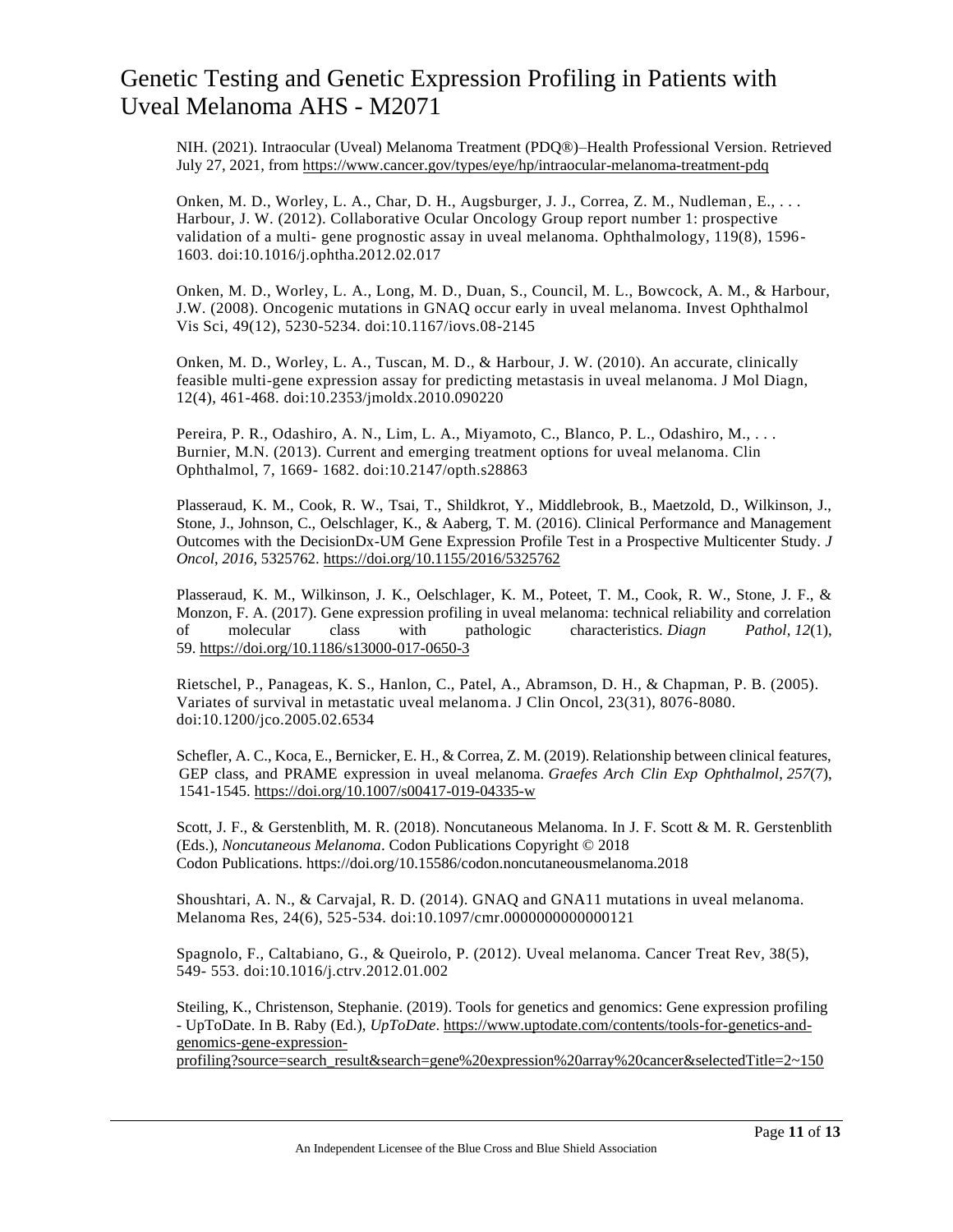Szalai, E., Jiang, Y., van Poppelen, N. M., Jager, M. J., de Klein, A., Kilic, E., & Grossniklaus, H. E. (2018). Association of Uveal Melanoma Metastatic Rate with Stochastic Mutation Rate and Type of Mutation. JAMA Ophthalmol. doi:10.1001/jamaophthalmol.2018.2986

Van Raamsdonk, C. D., Bezrookove, V., Green, G., Bauer, J., Gaugler, L., O'Brien, J. M., . . . Bastian, B. C. (2009). Frequent somatic mutations of GNAQ in uveal melanoma and blue naevi. Nature, 457(7229), 599-602. doi:10.1038/nature07586

Van Raamsdonk, C. D., Griewank, K. G., Crosby, M. B., Garrido, M. C., Vemula, S., Wiesner, T., . . . Bastian, B. C. (2010). Mutations in GNA11 in uveal melanoma. N Engl J Med, 363(23), 2191 - 2199. doi:10.1056/NEJMoa1000584

Walter, S., Department of Ophthalmology, B. P. E. I., University of Miami, Miami, FL, Chao, D. L., Department of Ophthalmology, U. S. o. M., San Francisco, CA, Schiffman, J. C., Department of Ophthalmology, B. P. E. I., University of Miami, Miami, FL, . . . Sylvester Comprehensive Cancer Center, U. o. M. M. S. o. M., Miami, FL. (2017). Tumor diameter contributes prognostic information that enhances the accuracy of gene expression profile molecular classification in uveal melanoma.

Investigative Ophthalmology & Visual Science, 56(7), 4334-4334.

Weis, E., Salopek, T., McKinnon, J., Larocque, M., Temple-Oberle, C., Cheng, T., Shea-Budgell, M. (2016). Management of uveal melanoma: a consensus-based provincial clinical practice guideline. Curr Oncol, 23(1), e57-64. doi:10.3747/co.23.2859

Worley, L. A., Onken, M. D., Person, E., Robirds, D., Branson, J., Char, D. H., Perry, A., & Harbour, J. W. (2007). Transcriptomic versus chromosomal prognostic markers and clinical outcome in uveal melanoma. *Clin Cancer Res*, *13*(5), 1466-1471. <https://doi.org/10.1158/1078-0432.ccr-06-2401>

Specialty Matched Consultant Advisory Panel 6/2019

Medical Director review 11/2019

Specialty Matched Consultant Advisory Panel 6/2020

Medical Director review 6/2020

#### **For Policy Titled: Genetic Testing and Genetic Expression Profiling in Patients with Uveal Melanoma**

Medical Director review 10/2020

Specialty Matched Consultant Advisory Panel 6/2021

Medical Director review 6/2021

Medical Director review 10/2021

### **Policy Implementation/Update Information**

#### **For Policy Titled: Gene Expression Profiling for Uveal Melanoma**

1/1/2019 New policy developed. BCBSNC will provide coverage for gene expression profiling for uveal melanoma when it is determined to be medically necessary and criteria are met. Medical Director review 1/1/2019. Policy noticed 1/1/2019 for effective date 4/1/2019. (lpr)